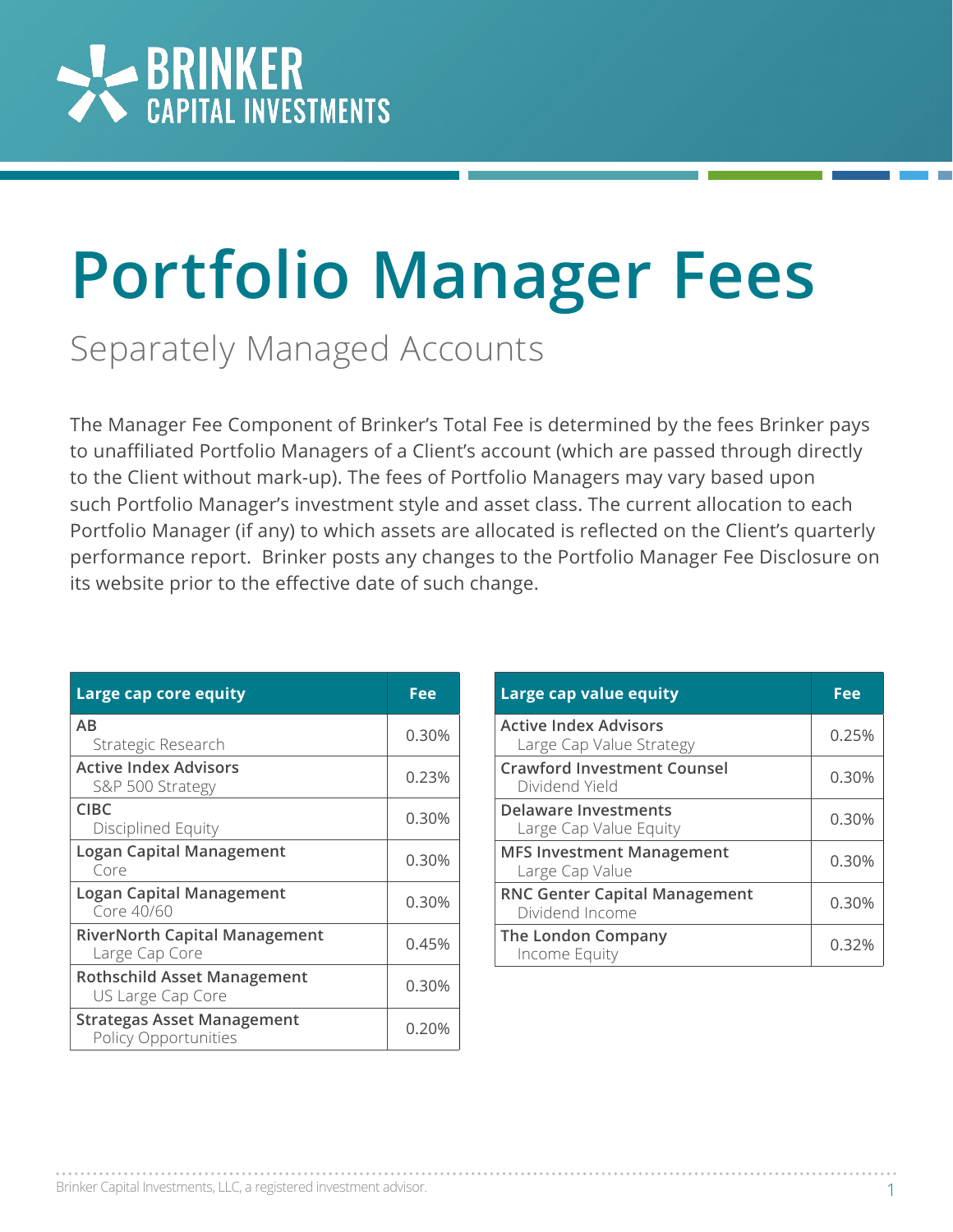| Large cap growth equity                                                   | Fee    |
|---------------------------------------------------------------------------|--------|
| <b>Active Index Advisors</b><br>Large Cap Growth Strategy                 | 0.25%  |
| <b>Alta Capital Management</b><br>Large Cap Quality Growth                | 0.30%  |
| <b>Alta Capital Management</b><br>Tax Transition Large Cap Quality Growth | 0.40%  |
| Columbia Threadneedle Investments<br>Select Large Cap Growth              | 0.30%  |
| <b>Goldman Sachs Asset Management</b><br><b>Strategic Growth Equity</b>   | 0.30%  |
| <b>Logan Capital Management</b><br>Large Cap Growth Equity                | 0.30%  |
| <b>Logan Capital Management</b><br>Growth                                 | 0.30%  |
| <b>Smith Group Asset Management</b><br>Large Cap Focused Growth           | 0.30%  |
| <b>Sustainable Growth Advisors</b><br>US Large Cap Growth                 | 0.30%  |
| <b>Wedgewood Partners</b><br>Large Cap Growth                             | 0.325% |

| Mid cap core equity                | <b>Fee</b> |
|------------------------------------|------------|
| The London Company<br>Mid Cap Core | 0.35%      |

| Mid cap value equity                                  | Fee   |
|-------------------------------------------------------|-------|
| <b>Chartwell Investment Partners</b><br>Mid Cap Value | 0.35% |
| <b>Sterling Capital Management</b><br>Mid Cap Value   | 0.35% |

| Mid cap growth equity                                     | Fee   |
|-----------------------------------------------------------|-------|
| <b>CIBC</b><br>Mid Cap Growth Equity                      | 0.35% |
| <b>Congress Asset Management</b><br>Mid Cap Growth Equity | 0.38% |
| Mellon<br>Mid Cap Growth                                  | 0.35% |

| <b>Small/mid cap core equity</b>                       | Fee   |
|--------------------------------------------------------|-------|
| <b>Active Index Advisors</b><br>S&P 500 1000 Strategy  | 0.25% |
| <b>Advisors Capital Management</b><br>Small Mid Cap    | 0.40% |
| <b>GW&amp;K Investment Management</b><br>SMID Cap Core | 0.40% |

| <b>Small/mid cap value equity</b>                                            | Fee   |
|------------------------------------------------------------------------------|-------|
| <b>Chartwell Investment Partners</b><br>Small Mid Cap Value                  | 0.35% |
| <b>Edge Asset Management</b><br>Small Mid Cap Dividend Income                | 0.40% |
| <b>Systematic Financial Management</b><br>Small Mid Cap Value Free Cash Flow | 0.40% |

| <b>Small/mid cap growth equity</b>         | <b>Fee</b> |
|--------------------------------------------|------------|
| <b>Fiera Capital</b><br><b>SMID Growth</b> | 0.40%      |

| <b>Small cap core equity</b>                                | Fee   |
|-------------------------------------------------------------|-------|
| <b>Active Index Advisors</b><br>S&P 600 Small Cap Strategy  | 0.30% |
| <b>Eastern Shore Capital Management</b><br>Small Cap Equity | 0.40% |
| <b>Impax Asset Management</b><br>Small Cap                  | 0.40% |

| <b>Small cap value equity</b>                                            | Fee   |
|--------------------------------------------------------------------------|-------|
| <b>LMCG Investments</b><br>Small Cap Value                               | 0.40% |
| <b>Systematic Financial Management</b><br>Small Cap Value Free Cash Flow | 0.40% |

| <b>Small cap growth equity</b>                               | Fee   |
|--------------------------------------------------------------|-------|
| <b>Fiera Capital</b><br>Small Cap Growth                     | 0.40% |
| <b>Kennedy Capital Management</b><br>Small Cap Equity Growth | 0.40% |

| All cap domestic core equity                      | <b>Fee</b> |
|---------------------------------------------------|------------|
| <b>Active Index Advisors</b><br>S&P 1500 Strategy | 0.25%      |

| <b>Real estate</b>                                  | Fee   |
|-----------------------------------------------------|-------|
| <b>Principal Global Investors</b><br>US Real Estate | 0.36% |

Brinker Capital Investments, LLC, a registered investment advisor. 2